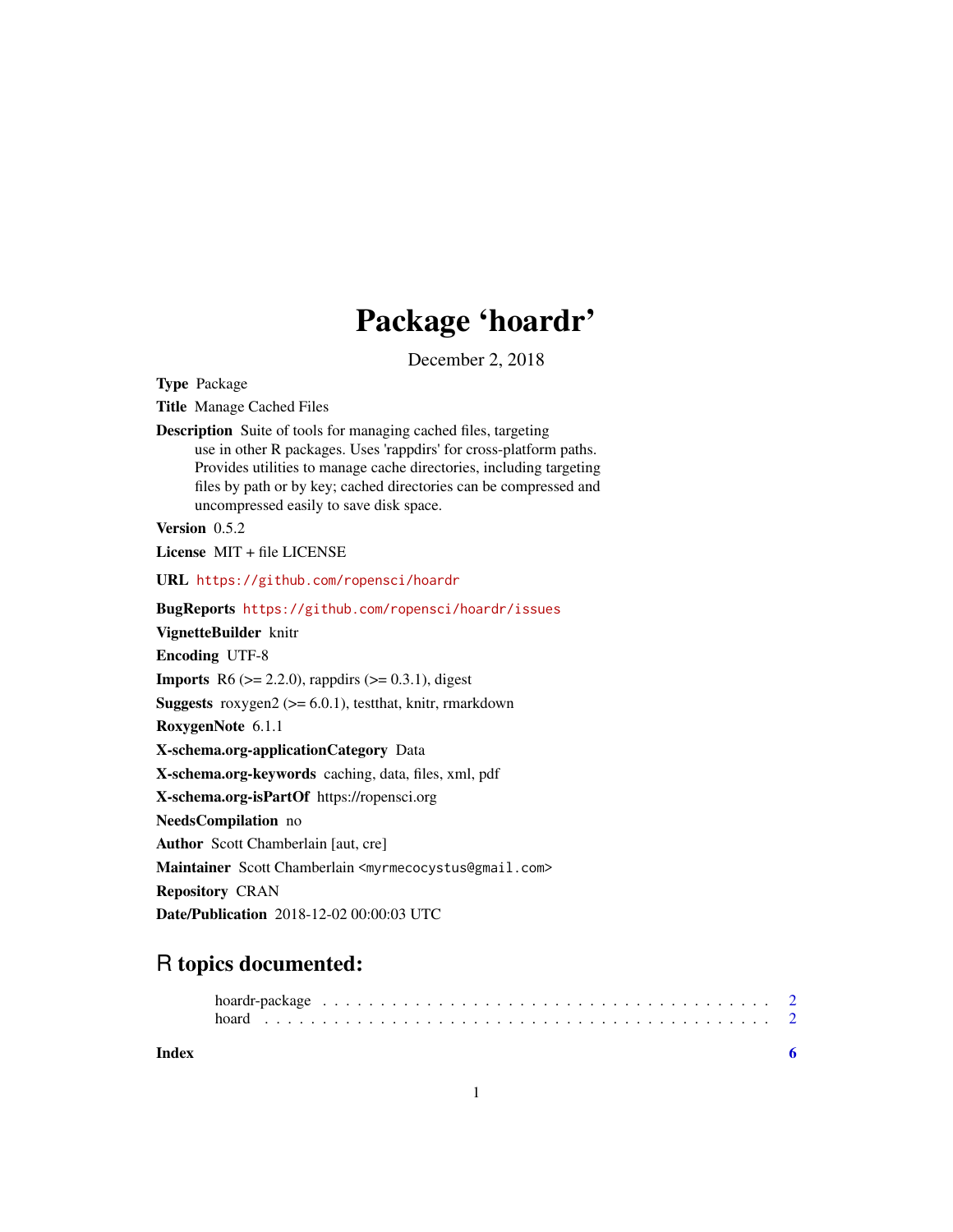<span id="page-1-0"></span>hoardr-package *hoardr*

#### Description

Manage Cached Files

## Details

hoardr is a tiny package with just a single export [hoard\(\)](#page-1-1). The package goal is to make it easy to setup, use, and manage cached files for another R package. In addition, you can export functions in your own package using hoardr for users to manage their cached files.

#### Author(s)

Scott Chamberlain <myrmecocystus@gmail.com>

<span id="page-1-1"></span>

|  | hoard | hoardr class |  |
|--|-------|--------------|--|
|--|-------|--------------|--|

# Description

hoardr class

#### Arguments

| path | (character) a path to cache files in. required                                                                                                                    |
|------|-------------------------------------------------------------------------------------------------------------------------------------------------------------------|
| type | (character) type of cache. One of "user cache dir" (default), "user log dir",<br>"user data dir", "user config dir", "site data dir", "site config dir". Can also |
|      | pass in any function that gives a path to a directory, e.g., $\text{template}()$ . required.                                                                      |

### Details

For the purposes of caching, you'll likely want to stick with user\_cache\_dir, but you can change the type of cache with the type parameter.

hoard is just a tiny wrapper around HoardClient\$new(), which isn't itself exported, but you can use it if you want via :::

#### Methods

cache\_path\_get() Get the cache path return: (character) path to the cache directory

- cache\_path\_set(path = NULL, type = "user\_cache\_dir", prefix = "R", full\_path = NULL) Set the cache path. By default, we set cache path to file.path(user\_cache\_dir, prefix, path). Note that this does not actually make the directory, but just sets the path to it.
	- path (character) the path to be appended to the cache path set by type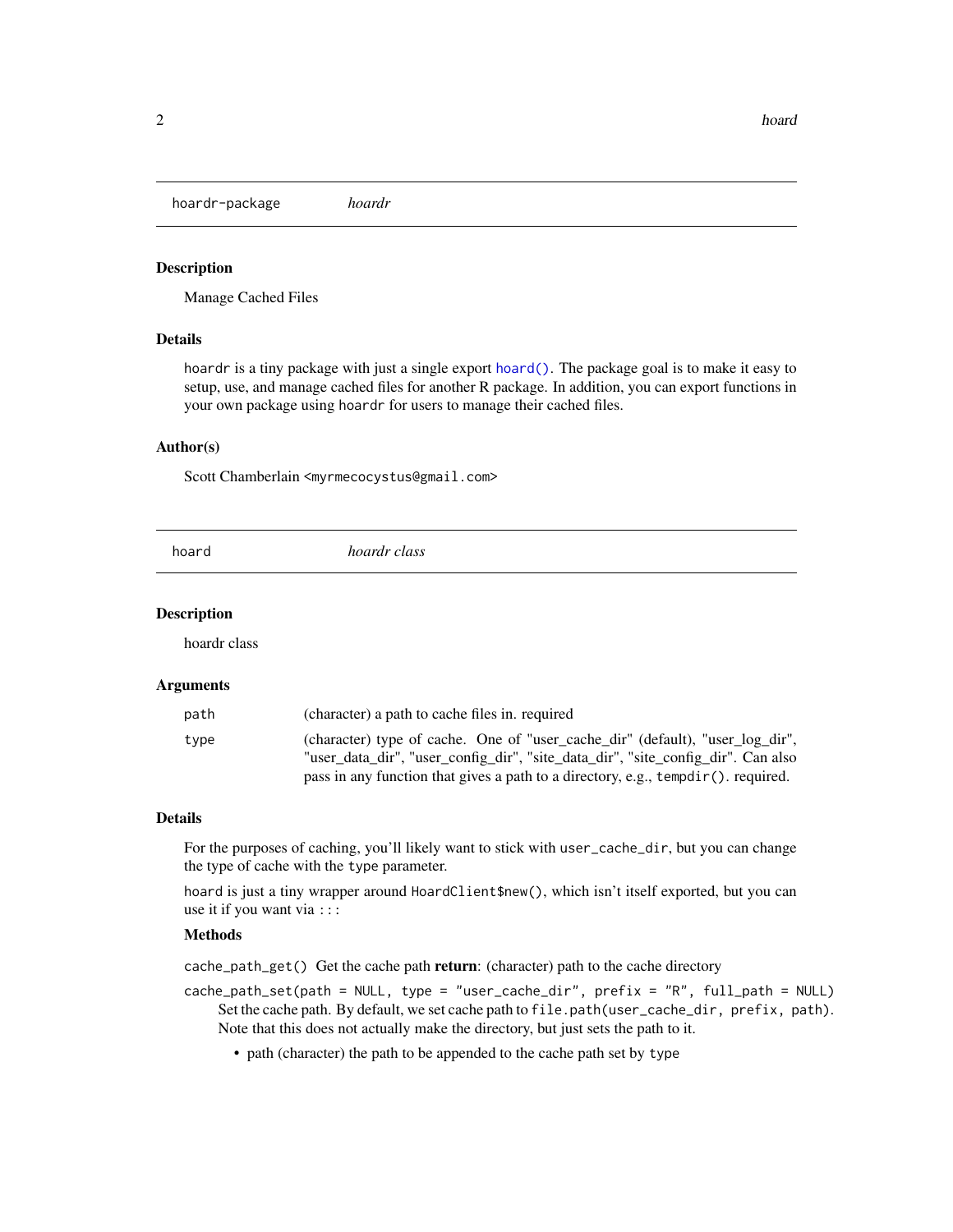#### <span id="page-2-0"></span>hoard 3

- type (character) the type of cache, see [rappdirs](#page-0-0)
- prefix (character) prefix to the path value. Default: "R"
- full\_path (character) instead of using path, type, and prefix just set the full path with this parameter

return: (character) path to the cache directory just set

list() List files in the directory (full file paths) return: (character) vector of file paths for files in the cache

mkdir() Make the directory if doesn't exist already return: TRUE, invisibly

delete(files, force = TRUE) Delete files by name

- files (character) vector/list of file paths
- force (logical) force deletion? Default: TRUE

return: nothing

delete\_all(force = TRUE) Delete all files

• force (logical) force deletion? Default: FALSE

return: nothing

details(files = NULL) Get file details

• files (character) vector/list of file paths

return: objects of class cache\_info, each with brief summary info including file path and file size

- keys(algo = "md5") Get a hash for all files. Note that these keys may not be unique if the files are identical, leading to identical hashes return: (character) hashes for the files
- key(x, algo = "md5") Get a hash for a single file. Note that these keys may not be unique if the files are identical, leading to identical hashes
	- x (character) path to a file
	- algo (character) the algorithm to be used, passed on to digest: : digest(), choices: md5 (default), sha1, crc32, sha256, sha512, xxhash32, xxhash64 and murmur32.

return: (character) hash for the file

files() Get all files as HoardFile objects return: (character) paths to the files

- compress() Compress files into a zip file leaving only the zip file return: (character) path to the cache directory
- uncompress() Uncompress all files and remove zip file return: (character) path to the cache directory

exists(files) Check if files exist

• files: (character) one or more files, paths are optional

return: (data.frame) with two columns:

- files: (character) file path
- exists: (boolean) does it exist or not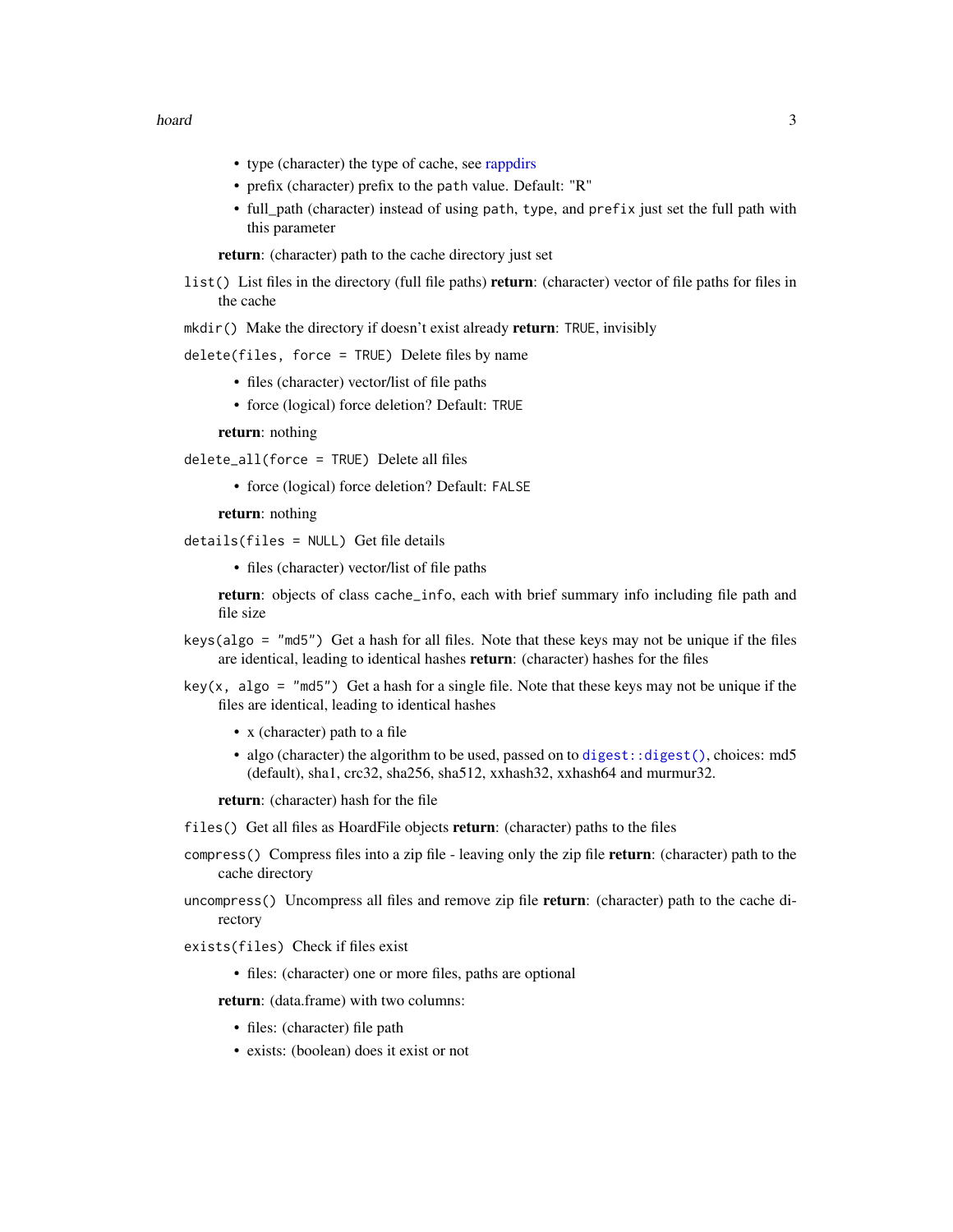4 hoard and the set of the set of the set of the set of the set of the set of the set of the set of the set of the set of the set of the set of the set of the set of the set of the set of the set of the set of the set of t

### Examples

```
(x \leq - \text{hoard}())x$cache_path_set(path = "foobar", type = 'tempdir')
x
x$path
x$cache_path_get()
# Or you can set the full path directly with `full_path`
mydir <- file.path(tempdir(), "foobar")
x$cache_path_set(full_path = mydir)
x
x$path
x$cache_path_get()
# make the directory if doesn't exist already
x$mkdir()
# list files in dir
x$list()
cat(1:10000L, file = file.path(x$cache_path_get(), "foo.txt"))
x$list()
# add more files
cat(letters, file = file.path(x$cache_path_get(), "foo2.txt"))
cat(LETTERS, file = file.path(x$cache_path_get(), "foo3.txt"))
# see if files exist
x$exists("foo.txt") # exists
x$exists(c("foo.txt", "foo3.txt")) # both exist
x$exists(c("foo.txt", "foo3.txt", "stuff.txt")) # one doesn't exist
# cache details
x$details()
# delete files by name - we prepend the base path for you
x$delete("foo.txt")
x$list()
x$details()
# delete all files
cat("one\ntwo\nthree", file = file.path(x$cache_path_get(), "foo.txt"))
cat("asdfasdf asd fasdf", file = file.path(x$cache_path_get(), "bar.txt"))
x$delete_all()
x$list()
# make/get a key for a file
cat(1:10000L, file = file.path(x$cache_path_get(), "foo.txt"))
x$keys()
x$key(x$list()[1])
# as files
Map(function(z) z$exists(), x$files())
```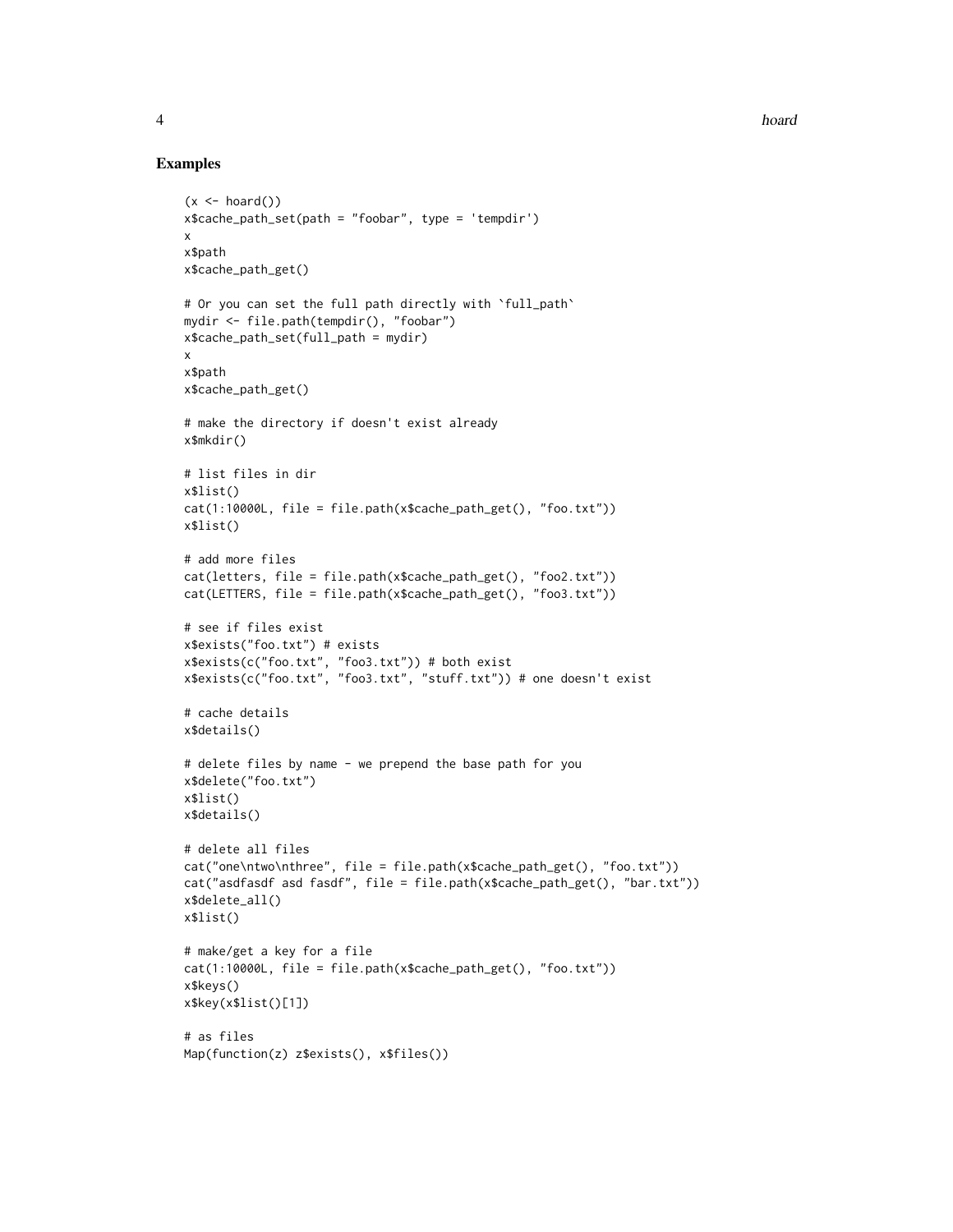hoard 5 and 5 and 5 and 5 and 5 and 5 and 5 and 5 and 5 and 5 and 5 and 5 and 5 and 5 and 5 and 5 and 5 and 5 and 5 and 5 and 5 and 5 and 5 and 5 and 5 and 5 and 5 and 5 and 5 and 5 and 5 and 5 and 5 and 5 and 5 and 5 and

```
# compress and uncompress
x$compress()
x$uncompress()
# reset cache path
x$cache_path_set(path = "stuffthings", type = "tempdir")
x
x$cache_path_get()
x$list()
# cleanup
unlink(x$cache_path_get())
```